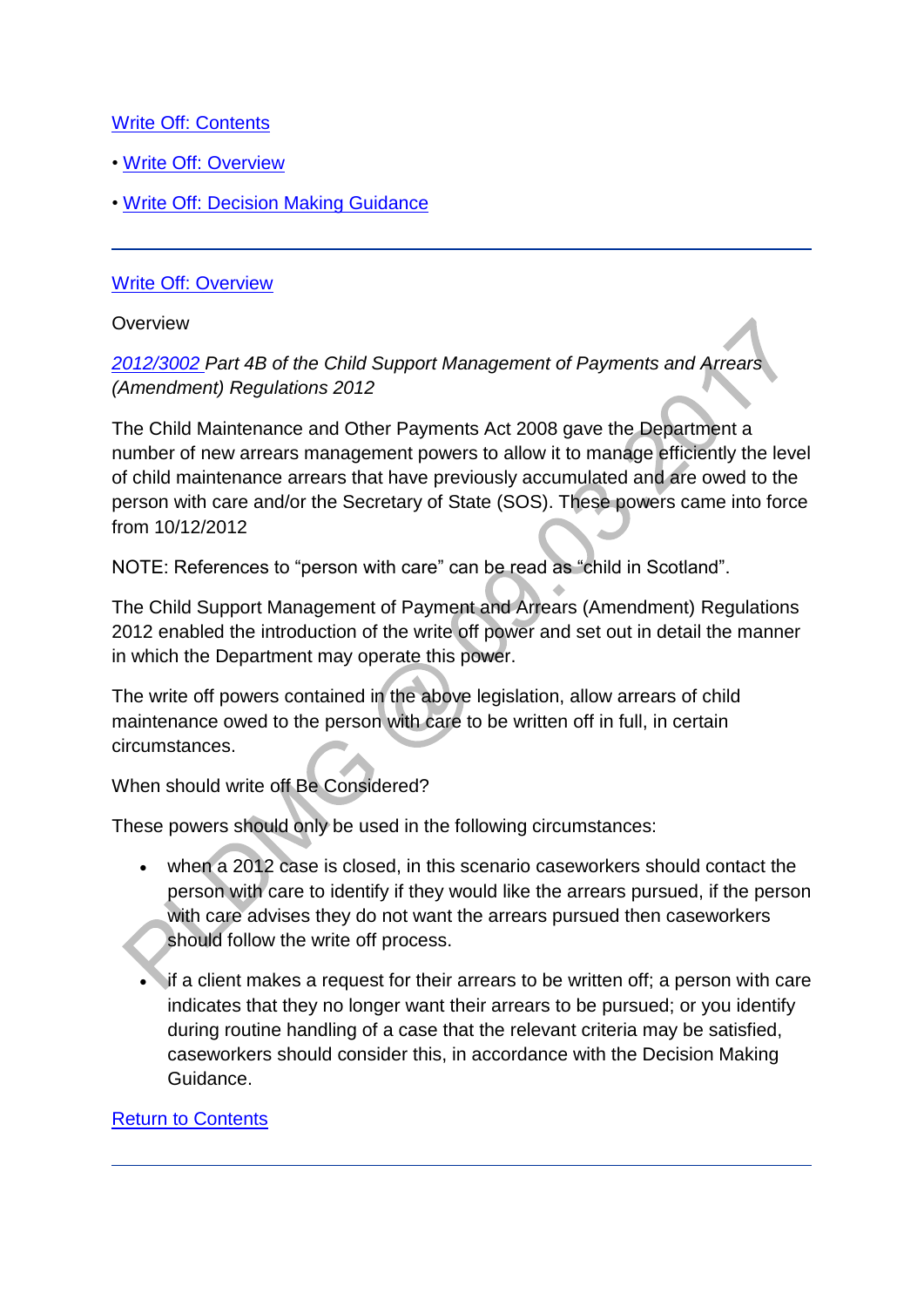### [Write Off: Decision Making Guidance](http://np-cmg-sharepoint.link2.gpn.gov.uk/sites/policy-law-and-decision-making-guidance/Pages/Write-Off-and-Case-Closure-Write-Off.aspx)

#### Write off

*[1991/48 S](http://www.legislation.gov.uk/ukpga/1991/48)ection 41E of the Child Support Act 1991*

*[2012/3002 P](http://www.legislation.gov.uk/uksi/2012/3002/contents/made)art 4B of the Child Support Management of Payments and Arrears (Amendment) Regulations 2012* 

Child maintenance arrears can only be written off in a limited range of situations, which are prescribed in regulations.

NOTE: Caseworkers must keep in mind that this applies only to debt owed to the person with care. Any Secretary of State debt exceeding £65 must be collected.

Arrears can be written off if one of the following criteria applies and the caseworker is satisfied that it would be unfair or otherwise inappropriate to enforce collection of the arrears:

- the person with care or child in Scotland has advised they no longer require the arrears due to them to be collected and wants them written off;
- the non-resident parent died before 25 January 2010 or there is no further action that can be taken to recover arrears from their estate;
- we have previously advised the non-resident parent that we would never take any further action to collect the arrears;
- the person with care or child in Scotland has died.

Caseworkers should keep in mind that only child maintenance arrears can be considered for write off under these criteria. Other types of debt, for example DNA fees, court costs and SOS debt are not eligible for write off.

Where a caseworker is considering write off action they must:

- give both parties the opportunity to make representations; and,
- take representations into account when making the final decision about whether or not it is unfair or inappropriate to enforce the debt;
- as this is a discretionary decision, welfare of the child must be part of that decision making;
- the only circumstance where representations are not required from a nonresident parent or person with care is where that person has died (and there is no Executor), or they cannot be traced. A fully documented decision should still be made even where representations notices are not issued.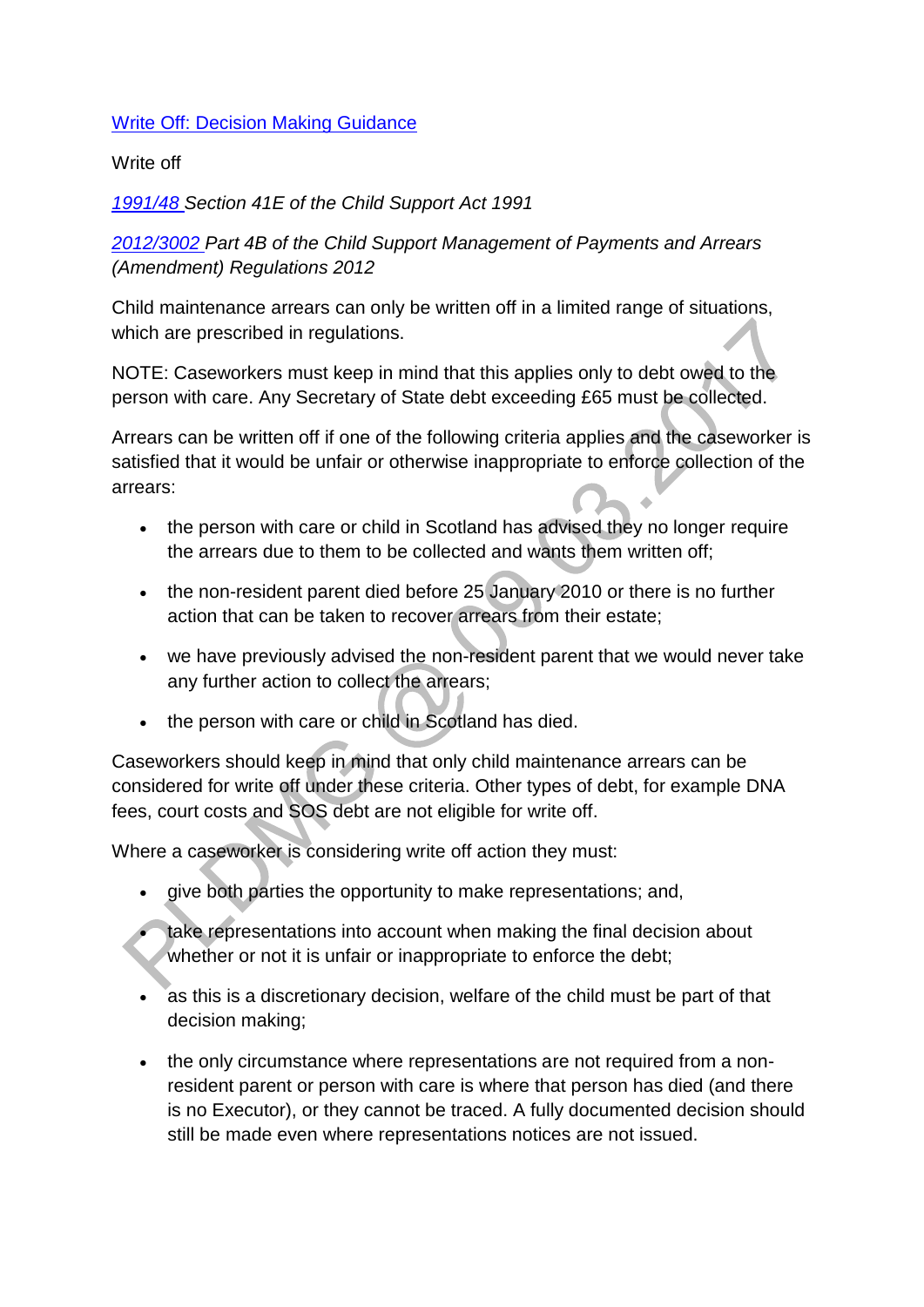The caseworker must also make a decision in every case as to whether it is unfair or inappropriate to enforce the arrears. Although in some circumstances e.g. where the non-resident parent has died and no further action can be taken to enforce the arrears, they will simply have to be written off even if this appears unfair or inappropriate.

Arrears can only be written off where one or more of the circumstances set out in regulations apply and the caseworker has decided it is unfair or otherwise inappropriate to enforce the arrears. Caseworkers should also consider that these criteria only state that arrears can be written off and not that they must be written off. There may be situations where the circumstances in regulations apply to a case, but the caseworker does not feel it would be unfair or inappropriate to enforce the arrears. In these situations, the caseworker should take steps to collect the arrears in line with business as usual processes. An example of this may be where payments are flowing and the person with care has requested write off.

When making the decision caseworkers must consider all potential elements of the person with care arrears (e.g. live, temporary/permanently suspended and deferred). It should be noted, that while there is no right of appeal, if the client feels that a decision is unlawful, they may seek a judicial review of that decision.

NOTE: Where a case has moved onto the 2012 Scheme as part of reactive and proactive transition case closure, there may still be arrears being managed on the Legacy system and caseworkers should check with Legacy colleagues before taking action with regard to writing off arrears.

Caseworkers must fully document and adjudicate all decisions, including the welfare of the child/children in relation to write off of arrears.

NOTE: Arrears which have been suspended due to sequestration (bankruptcy in Scotland), where a Protected Trust Deed is in place with payments either being made or where the Trust Deed has ended and the non-resident parent discharged, cannot be considered for write off as this type of debt is not legally collectible.

Refer to the individual sections below for additional advice on:

- the information / evidence caseworkers will need to obtain to confirm the relevant criteria is satisfied; and
- the type of arrears that can be written off if the criteria applies.

# **The person with care of child in Scotland no longer require collection of arrears**

Caseworkers must advise the person with care of the implications, if they wish for some or all of their outstanding arrears balance to be written off. During the conversation the caseworker should advise the client that if they decide to have their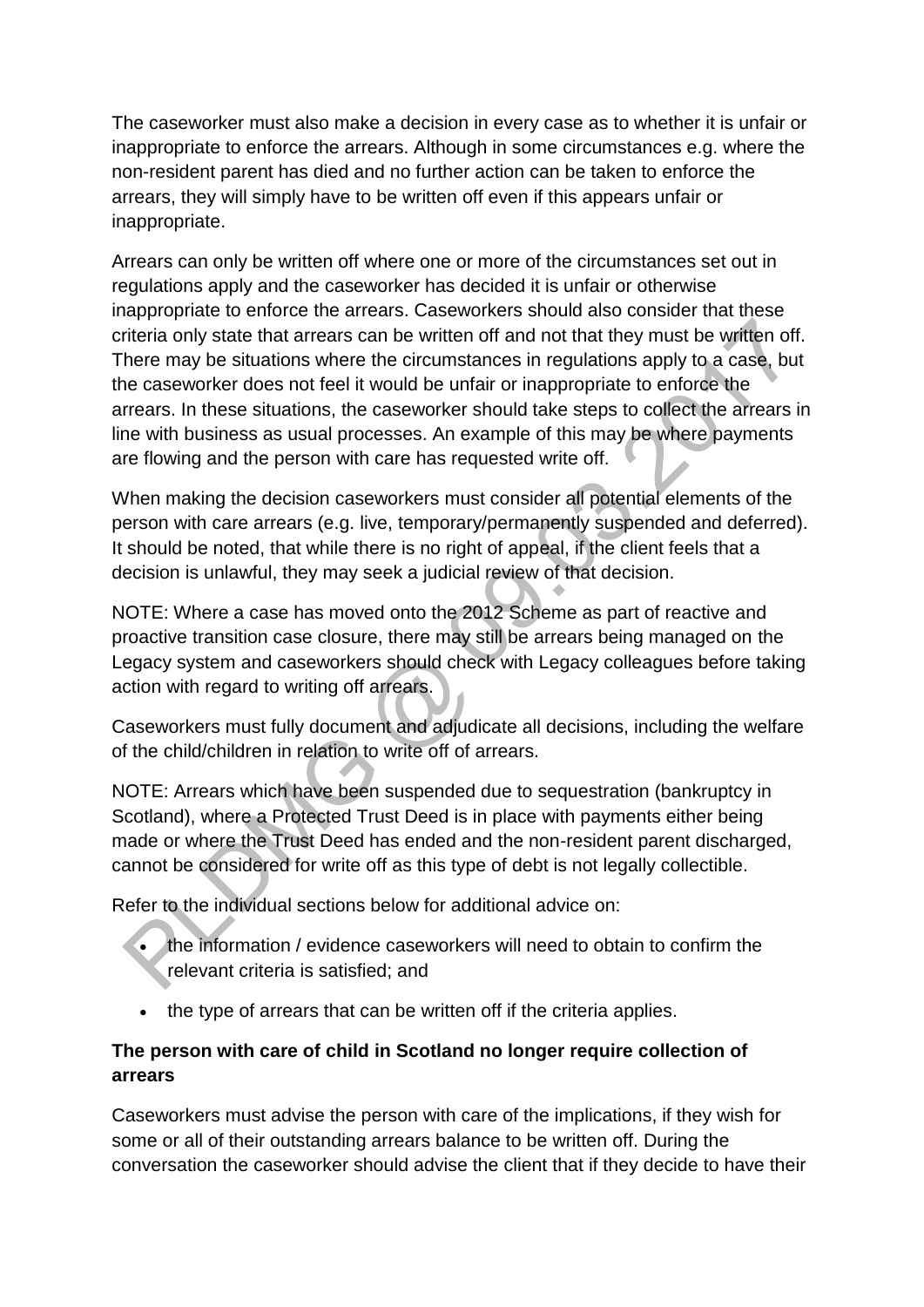arrears written off they will receive a client representation letter explaining the impact of their request. This letter will also give them a period of 30 days to tell us if they change their mind. After 30 days the arrears will be written off if we don't receive any representations and we will not be able to reverse this. Where representations are received, we will consider them and make a final decision.

The caseworker should advise the person with care that there is no right of appeal and once the arrears have been written off they cannot be re-instated. Caseworkers must consider all potential elements of the person with care arrears (e.g. live, temporary/permanently suspended and deferred) and ensure that decisions relating to write off are well documented. It should be noted, that while there is no right of appeal, if the client feels that a decision is unlawful, they may seek a judicial review of that decision. Caseworkers should also check that we hold the person with care's current address for the issue of the representation letter.

If a person with care has previously been sent the declaration form following a conversation with a caseworker where they said they would like their arrears written off but no action has been taken to write off arrears, caseworkers can contact the person with care to establish if they would still like their arrears written off, if they confirm they still want them written off caseworker should advise them that they will receive a client representation letter explaining their decision. This letter will also give them a period of 30 days to tell us if they change their mind. After 30 days the arrears will be written off if we don't hear from them and we will not be able to reverse this. Where representations are received, we will take them into account.

This process is case specific, so when the non-resident parent has multiple cases the caseworker must apply the process to the individual case in question. The caseworker should also consider that the arrears in this scenario may span both Legacy and 2012 Scheme cases.

The caseworker has a legal requirement to give all clients the opportunity to make representations. They must consider any representations in making a decision as to whether or not it is unfair and inappropriate to enforce the arrears under the circumstances, although it is likely that the arrears will be written-off even if this would be unfair or inappropriate because they simply cannot be collected.

It is important to note that the person with care does not have the authority to make this decision in relation to SOS arrears, so where a person with care requests write off, only debt which is owed to them can be written off. The write off of non child maintenance arrears is not permitted under the Regulations.

### **The person with care or child in Scotland has died**

Where the person with care has died and arrears owed to them are still outstanding, the caseworker can decide to write off those arrears.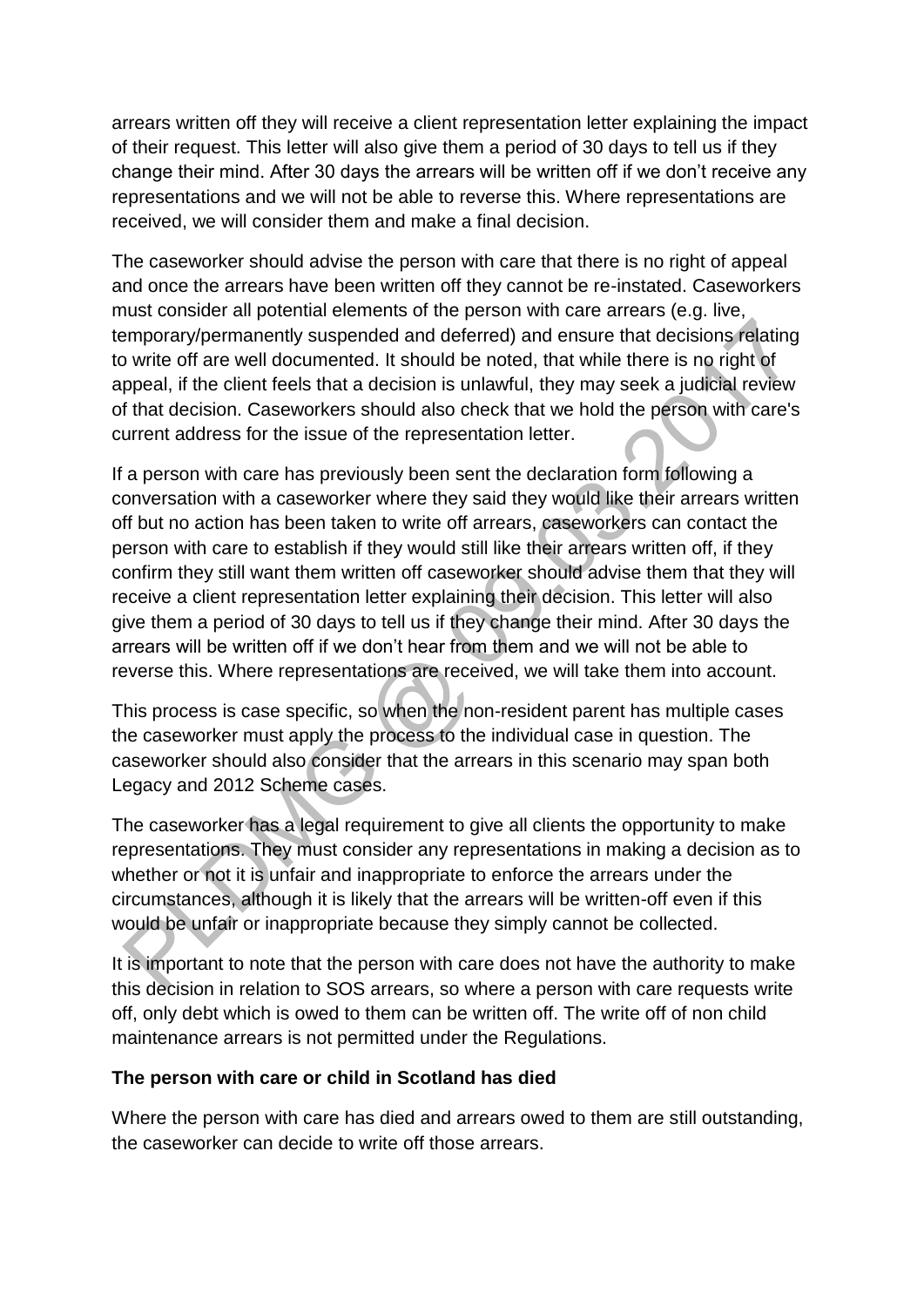If the person with care has been dead for less than two years and the caseworker cannot identify the executor as part of BAU activities the case should be referred to the DWP Recovery from Estates Team at Bradford, who will attempt to trace an executor to contact. This trace action may take up to two years. If an executor is traced through this process, that executor and the non-resident parent must be issued with a letter starting the 30 day representation period.

If no executor is identified through this process a letter marked "to the executor" should be issued to the person with care's last know address. This starts the 30 day representation period.

If the person with care has been dead for more than two years, the caseworker need not refer the case to the DWP Recovery from Estates Team to trace an executor. This is because DWP do not retain this information for individuals who have been dead for longer than this time. In these instances, and if the caseworker cannot identify the executor as part of BAU activities, the representation letter should still go out to the non-resident parent to allow them to make representations (as per the usual process).

Where representations are received from the non-resident parent that arrears should not be written off, and the person with care's executor agrees to the collection of the arrears and supplies a method for the arrears to be paid, it would be appropriate to collect the arrears in most instances, as the non resident parent is demonstrating a willingness to pay.

Where representations are received from the person with care's executor, the caseworker needs to consider the following points;

- whether the money will provide financial support for the qualifying children;
- the welfare of the children. If the executor wants the arrears collected, but the QCs are now residing with the non-resident parent, it would not be appropriate to collect the arrears;
- if the executor is stating that the maintenance will be used to pay off debts owed by the estate; child maintenance is intended to assist in the upkeep and wellbeing of a child. Arguably paying off debts to the person with care's estate does not perform this task, so it could be appropriate to continue with write off;
- if the QCs are over 20; this also relates to the fact that child maintenance is intended to provide for the upkeep of children. While it would have been used for their upkeep had it been paid when it was originally due, if the QCs are no longer young enough to qualify, it could be appropriate to write off.

NOTE: This is not an exclusive list of considerations, and other factors may have a bearing on the decision taken by the caseworker. Where representations are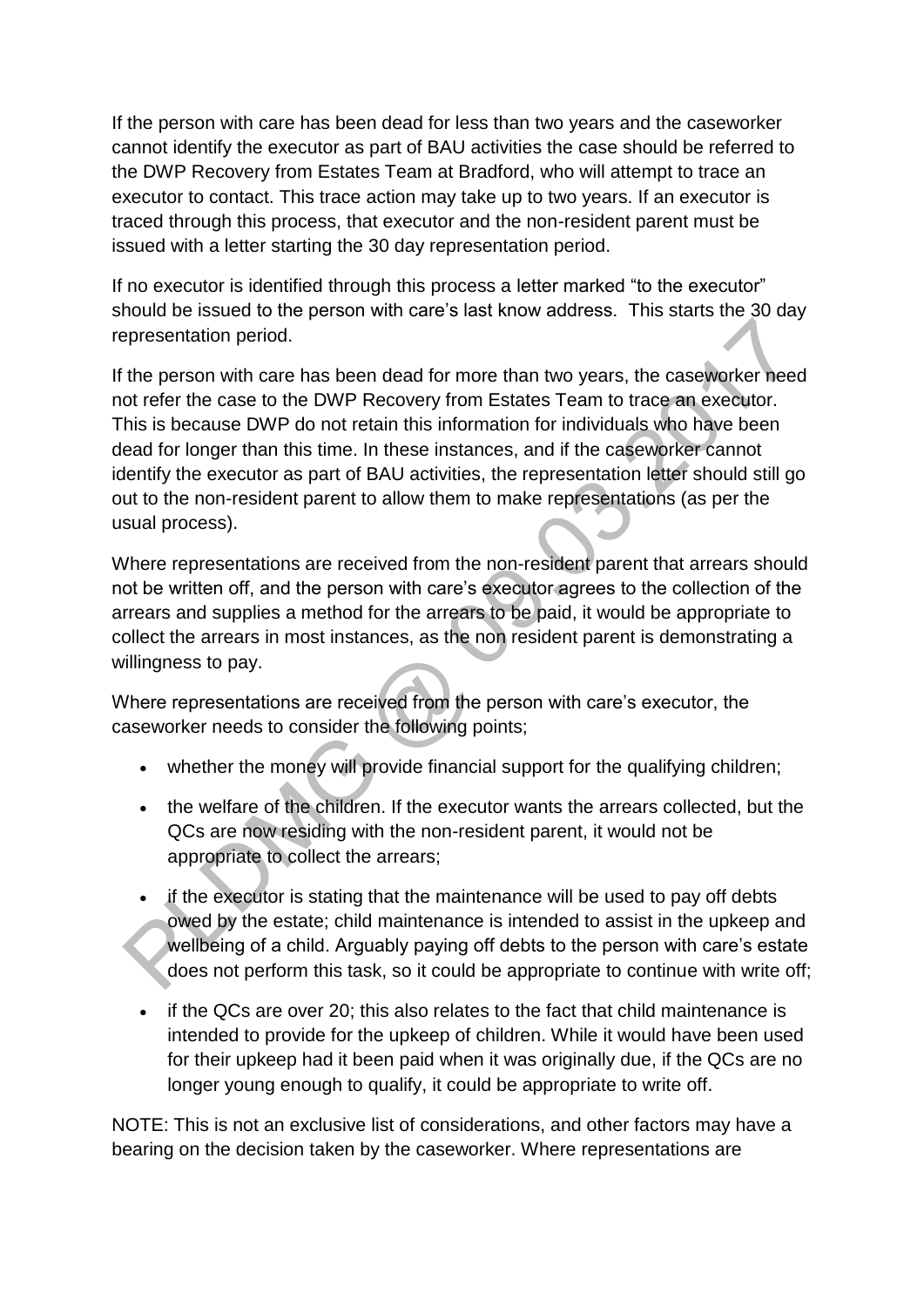provided and it is not clear which action would be most appropriate, caseworkers should escalate the case to Advice and Guidance.

Caseworkers should make a decision as to whether or not it is unfair or inappropriate to enforce the arrears, before deciding whether to write off those arrears.

Writing off non child maintenance arrears is not permitted under this provision.

## **The non-resident parent has died**

Where the non-resident parent has died before 25/01/10 or there is no further action that can be taken to recover arrears from their estate:

From the 25/01/2010 the Department has had the ability to attempt to recover arrears of child maintenance from the estates of deceased non-resident parents. However, where the non-resident parent died prior to this date, there is no legal power to recover the arrears owed. The person with care must still be given the opportunity to make representations in these cases, but it must be made clear that we have no legal capacity to collect arrears in this scenario.

There is no requirement to provide the opportunity for a non-resident parent representative to make representations.

If the non-resident parent died after 25/01/10, write off action is permitted in relation to person with care arrears owed to the person with care where the recovery from deceased estates process has been either unsuccessful or has failed to recover all of the outstanding arrears.

The caseworker must still seek representations from the person with care and make a decision as to whether or not it is unfair and inappropriate to enforce the person with care arrears before they make a write off decision.

Writing off non child maintenance arrears is not permitted under this provision.

## **Non-resident parent has been advised arrears would not be collected**

During collection/enforcement activity non-resident parents may allege that they were advised no further action would ever be taken to recover some/all of the arrears.

NOTE: Prior to 10/12/2012 CMG did not have the ability to write off arrears but this is terminology that may have been wrongly used.

Where CMG holds evidence to support the non-resident parent's statement, the caseworker can consider write off. If no evidence is held, the caseworker should ask the non-resident parent to provide evidence. If the case has moved to the 2012 Scheme as part of case transition, it may be necessary for 2012 Scheme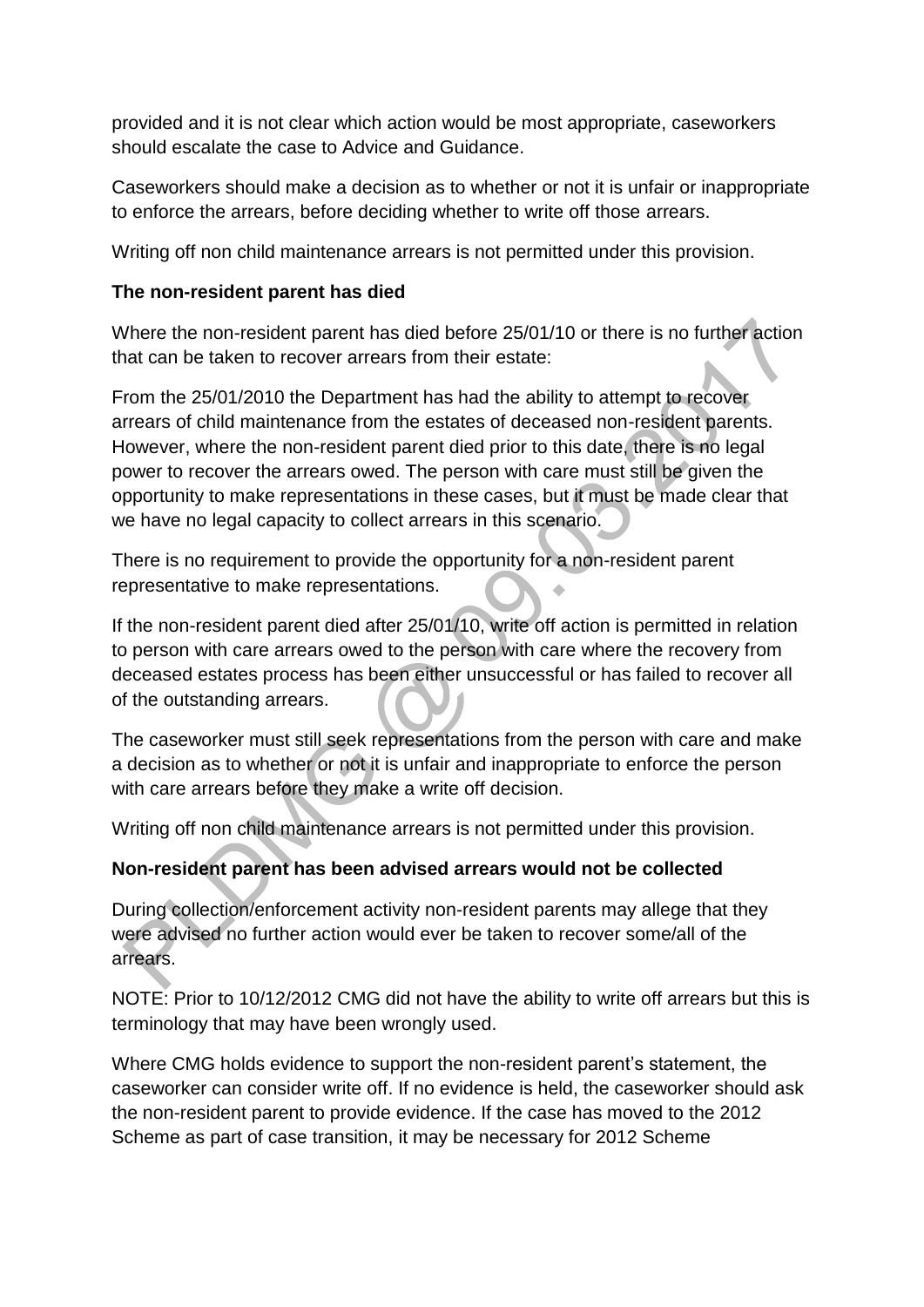caseworkers to liaise with Legacy Scheme caseworkers to check their systems for evidence that we have.

The principle is that the non-resident's view on the payment of debt is to be believed, but the onus is on the non-resident parent to either provide supporting evidence or help CMG to retrieve evidence which will include:

- when were they advised the debt was 'written off' (i.e. a date or an indication of a date);
- how were they advised of this (i.e. by telephone or in writing) What was happening on their case at the time (e.g. were there complaints or appeal action ongoing).

Evidence should consist of either:

- a written letter or notification issued to clients or stakeholders by the CSA/CMG. The non-resident parent must provide a copy as evidence. It is likely that any such evidence will be a locally produced letter, as opposed to an official form;
- the information provided by the non-resident parent in writing or verbally, which, following analysis/checking on notes, closely corresponds with the actions previously undertaken on a case.

Evidence may indicate, on the balance of probabilities, that the non-resident parent's recollection/evidence supports their claim that they were told that no action would be taken to collect the arrears.

Caseworkers must be aware that evidence of temporary suspension action is standard business practice and would therefore not warrant write off unless there was evidence that the non-resident parent had been informed the arrears would never be collected.

Before any arrears are written off, the caseworker must give both clients the opportunity to make representations. They should consider any representations and make a decision as to whether or not it would be unfair or inappropriate to collect the arrears under the circumstances.

Writing off non child maintenance arrears is not permitted under this provision.

Where write off is approved and the arrears were due to the person with care there may be a need to consider a special payment for the person with care based on the premise that the person with care will no longer receive the money that they were entitled to. Consequently the person with care is potentially financially worse off than they would have been, had we not advised the non-resident parent that we would not collect the arrears. This decision would be made separate to the write off decision, and would be passed over to the Complaints Resolution Team to progress.In some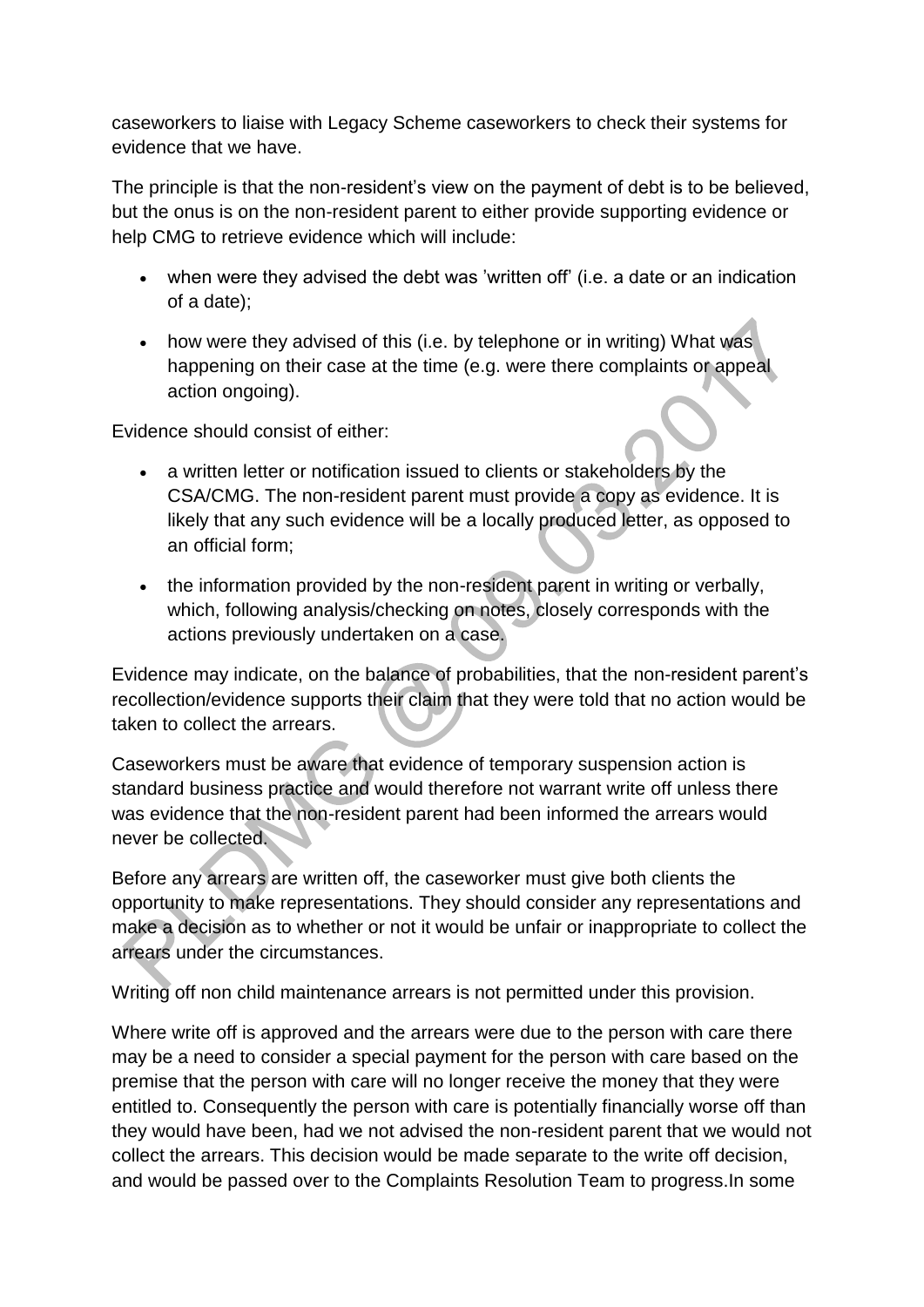instances, the non-resident parent may dispute write off as they may (wrongly) believe that the arrears have already been written off. Consequently, they may feel that we should not be approaching them with regard to write off, as they consider it already completed. Caseworkers should advise the non-resident parent that we have not previously been able to write arrears off legally, so in order for us to do so now, it is necessary to follow the correct process.

## Representations

In all cases, caseworkers must seek representations from the non-resident parent or person with care or Child in Scotland who are affected by the write off decision. The only exceptions to this are where the client in question has died (and there is no executor) or cannot be traced. Any representations raised by the client(s) must be taken into consideration by caseworkers when making the final decision as to whether or not to write off the arrears.

Representations can only be made by the client(s) and cannot be made by a third party representative (rep). The exceptions to this are executors of deceased persons and third party representatives who have power of attorney where the client is not in a position to act for themselves.

Receiving representations from a client is not enough in itself to prevent write off action - caseworkers must consider what has been said by the client(s) and take this into account when deciding whether or not write off is appropriate. Note that representations may also be raised supporting write off action.

When considering any representations which have been made, caseworkers must take account of the following:

- the original reason why write off was being considered;
- who has raised the representation;
- the reasons provided;
- whether what has been said has an impact on the decision to write off;
- the welfare of any children affected by the decision.

Caseworkers must fully document any decision made in relation to representations. Caseworkers must provide the basis and the reason for their decision and include it in client notifications.

If a caseworker is unable to make a decision based on the evidence provided they should discuss with their Team Leader and, if required, refer to Advice and Guidance via an Advice Service Request.